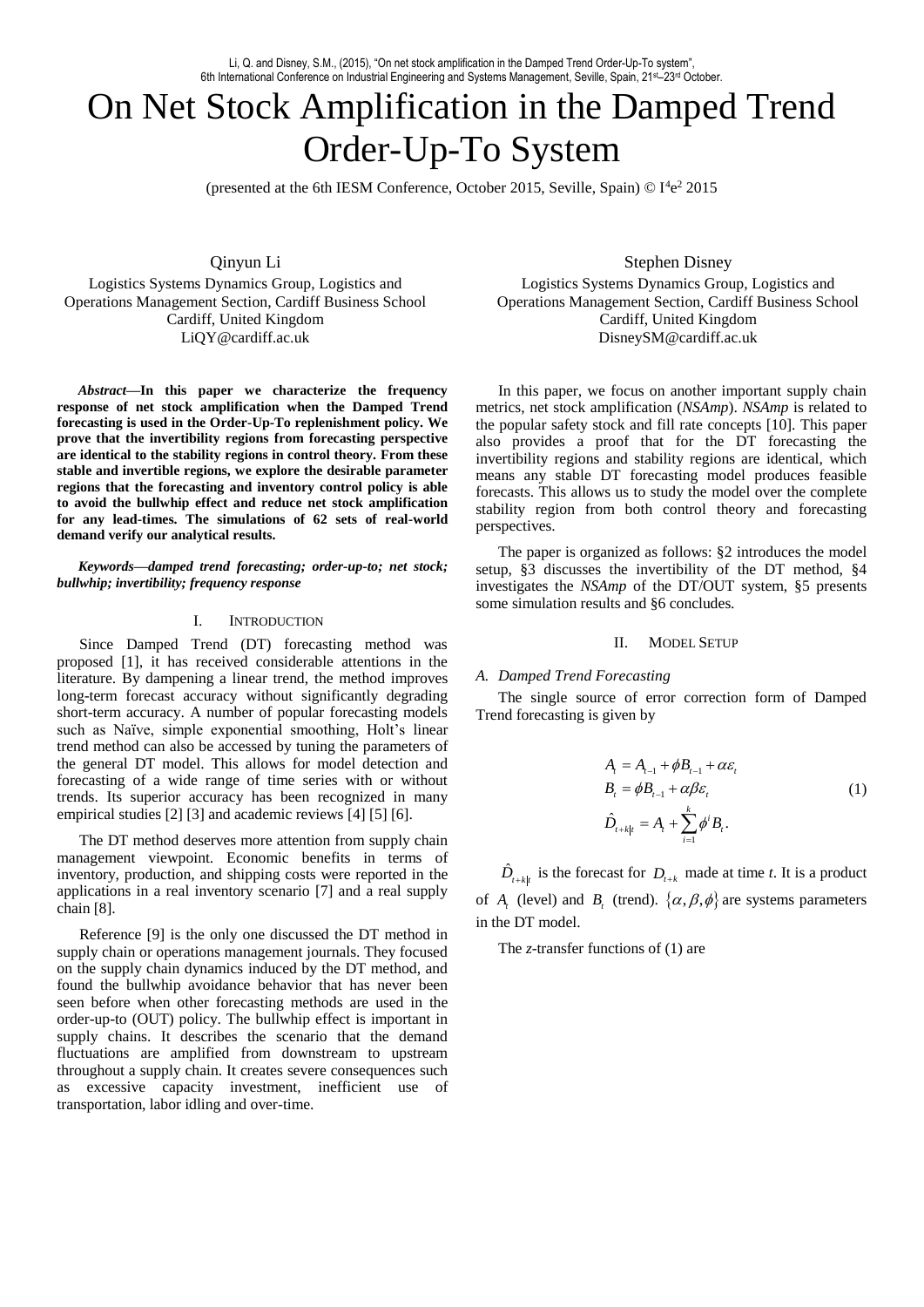6th International Conference on Industrial Engineering a  
\n
$$
\frac{A(z)}{\varepsilon(z)} = \frac{z^2 \alpha + z\alpha\phi(\beta - 1)}{z^2 + z(\alpha - \phi - 1 + \alpha\beta\phi) + \phi(1 - \alpha)}
$$
\n
$$
\frac{B(z)}{\varepsilon(z)} = \frac{z^2 \alpha\beta - z\alpha\beta}{z^2 + z(\alpha - \phi - 1 + \alpha\beta\phi) + \phi(1 - \alpha)}
$$
\n
$$
\frac{\hat{D}_k(z)}{\varepsilon(z)} = \frac{z^2 \alpha \left(1 + \beta \sum_{i=1}^k \phi^i\right) + z\alpha \left(\phi(\beta - 1) - \beta \sum_{i=1}^k \phi^i\right)}{z^2 + z(\alpha - 1 - \phi + \alpha\beta\phi) + \phi(1 - \alpha)}.
$$
\n(2)

For stability,

$$
\phi - 1 < \alpha\phi < \phi + 1
$$
\n
$$
\alpha(\phi - 1) < \alpha\beta\phi < (2 - \alpha)(\phi + 1) \tag{3}
$$

are required [9].

## *B. Damped Trend forecasting and Order-Up-To*

We follow the same model and assumptions in [9]. Let the replenishment lead-time from a manufacturer to a retailer, to be  $T_p \in \aleph^0$  periods. In each period *t*, the retailer receives goods and satisfies demand  $D<sub>t</sub>$  from its on-hand inventory with complete backlogging of excess demand. Then, the retailer places order

$$
O_{t} = TNS + \hat{D}_{t+T_{p}+1|t} + DWIP_{t} - (WIP_{t} + NS_{t})
$$
  
=  $TNS + \hat{D}_{t+T_{p}+1|t} + \sum_{\substack{i=1 \ i \text{odd} \ j \text{odd}}}^{T_{p}} \hat{D}_{t+i|t} - \sum_{\substack{i=1 \ i \text{odd} \ j \text{odd} \ j \text{odd}}}^{T_{p}} O_{t-i} - NS_{t}$  (4)

to the manufacturer. Net stock level

$$
NS_{t} = NS_{t-1} + O_{t-T_{p}-1} - D_{t}
$$
 (5)

finalizes the model.

In (4), *WIP<sup>t</sup>* is the work-in-progress, also known as inventory on-order. The time varying desired work-in-progress,  $T_p \hat{L}$  $DWIP_t = \sum_{i=1}^{T_p} \hat{D}_{t+i|t}$  is the sum of the forecasts made at time *t* for the periods from  $t+1$  to  $t+T_p$ . *TNS* is a safety stock used to ensure a strategic level of inventory availability. Under the assumptions of normally distributed forecast errors and piecewise linear convex inventory holding (*h*) and backlog costs (*b*), it is common to assume  $TNS = z\sigma_{NS}$ ;  $z = \Phi^{-1} \left[ \frac{b}{b+h} \right]$ . Here  $\sigma_{NS}$  is the standard deviation of the net stock levels and  $\Phi^{-1}[\bullet]$  is the inverse cumulative normal distribution function.  $\sigma_{NS}$  is also related to the inventory costs. When  $TNS = z\sigma_{NS}$ , the expected inventory costs per period is

6th International Conference on Industrial Engineering and Systems Management, Seville, Spain, 21st–23rd October.<br>  $J_z = \sigma_{NS} (b+h) \varphi[z]$ , where  $\varphi[z]$  is<br>
function of the normal distribution avaly  $J_{\varepsilon} = \sigma_{NS} (b+h) \varphi[z]$ , where  $\varphi[z]$  is the probability density function of the normal distribution evaluated at *z*.

The net stock transfer function is

$$
\frac{NS(z)}{\varepsilon(z)} = (1 - z^{-1})^{-1} \left( z^{-T_p - 1} \frac{O(z)}{\varepsilon(z)} - 1 \right),\tag{6}
$$

where  $O(z)/\varepsilon(z)$  is the *z*-transfer function of orders. The close form of (6) is too large and complex to be presented at here, while all the necessary transfer functions including the order transfer function for the DT/OUT model have been documented in [9]. We found that the denominators of the order and net stock transfer functions have the same two poles as the transfer function of the DT forecasting system (2). This implies that the same stability conditions hold for the DT/OUT system as for the DT forecasting system.

We assume that both the retailer and the manufacturer use the OUT policy. Negative order quantities are allowed, but average demand is sufficiently large so that the probability of negative demand or negative orders is negligible.

## III. INVERTIBILITY

The concept of invertibility in time series analysis refers to the feasibility of the identification of the demand process structure from past observations of demand. Invertibility is related to linear moving average (MA) models or the MA part of autoregressive integrated moving average (ARIMA) models. If an MA model (or an MA part in ARIMA models) can be expressed as an autoregressive (AR) model of infinite order, the model is deemed invertible, and implies all relevant state variables are directly observable. By investigating the arithmetic relationship between stability and invertibility for the DT forecasting system, we found the invertibility region is the same as the stability region for DT method.

All linear exponential smoothing methods have equivalent ARIMA models [11]. The pure DT method is equivalent to the  $ARIMA(1,1,2)$  model, which can be written as

$$
(1-B)(1-\phi B)d_{t}=\underbrace{(1-\theta_{1}B-\theta_{2}B^{2})}_{\theta(B)}e_{t}, \qquad (7)
$$

where B is backward shift operator (similar to but not quite the same as  $z^{-1}$  in control theory),  $\theta_1 = 1 + \phi - \alpha - \alpha \beta \phi$  and  $\theta_2 = \alpha \phi - \phi$  [12]. For the second-order MA part, it is invertible only if the roots of the characteristic equation

$$
\theta(B) = 1 - \theta_1 B - \theta_2 B^2 = 0 \tag{8}
$$

lie *outside* the unit circle.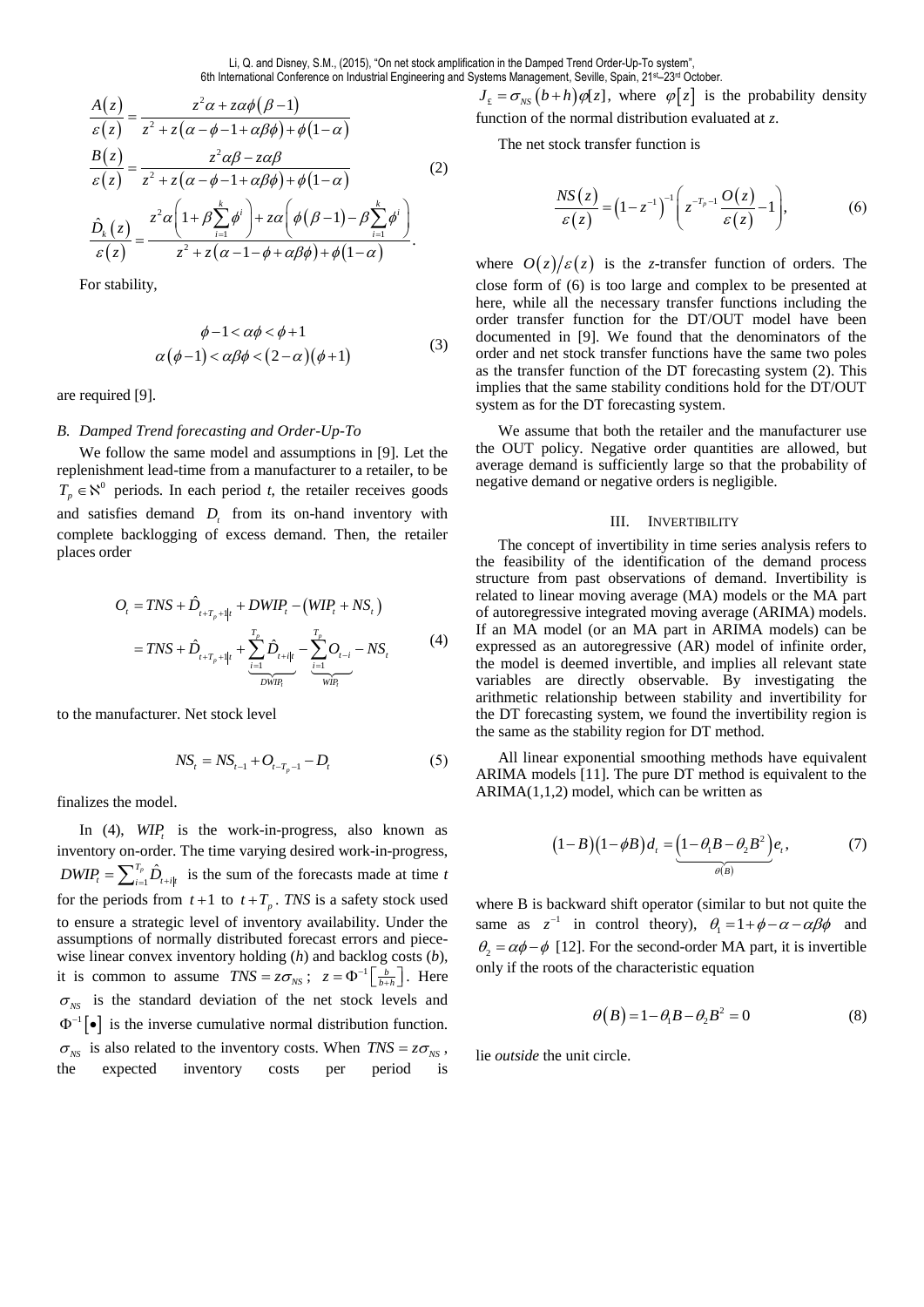In fact, the denominator of the DT forecasting transfer function (2) can be rewritten using  $\theta_1$  and  $\theta_2$  as  $z^2 - \theta_1 z - \theta_2$ . The stability condition in control theory requires the roots of

$$
z^2 - \theta_1 z - \theta_2 = 0 \tag{9}
$$

lie *inside* the unit circle.

It is easy to notice that the roots of (8) are the inverse of the roots of (9). Remember the test for stability requires the roots of (9) be inside the unit circle, invertibility requires the roots of (8) to be outside the unit circle. So the results for invertible regions and stable regions should be identical. Or solving for the roots of (8) to find the invertibility, we obtain

$$
H_{1,2} = \left(\theta_1 \pm \sqrt{\theta_1^2 + 4\theta_2}\right)/2.
$$
 (10)

There are two possible pairs of values, but this is not a problem. Solving the simultaneous inequalities  $|H_i| < 1$  for  $i = 1, 2$ , both pairs give rise to identical calculations. The results are the same as our stability conditions in (3) when  $\{\alpha, \beta\} \in \mathbb{R}$ . Jury's Inners approach [13] can also be used to study the invertibility region, and also returns the exactly same regions as the stability regions.

Thus, we conclude the invertibility regions are the same as the stability regions for DT forecasting, even though the implications of stability and invertibility are different. The consistency between stability regions and invertibility regions becomes important, because now any stable DT parameter sets produce feasible forecasts. Therefore, it is interesting to investigate the system performance over the complete stability region.

# IV. NET STOCK AMPLIFICATION WITH BULLWHIP AVOIDANCE PARAMETERS

# *A. Desirable Parameter Values*

Traditional suggestions advocate to restrict  $\{\alpha, \beta, \phi\}$  to the

[0,1] interval. However, we found in the previous section the DT forecasting is invertible and stable over a wide range of parameter values. In addition, [9] proved that the bullwhip avoidance behavior only occurs with some unconventional but stable  $\{\alpha, \beta, \phi\}$ . They proposed a range of values that are able to reduce the bullwhip ratio to less than one.

We extended their bullwhip analysis from  $T_p = 1$  to different lead-time (details omitted for brevity), and found that:

- The parametrical plane  $\phi > 1$  still can enable the DT/OUT system to avoid the bullwhip effect.
- For  $0 < \phi < 1$ , there is no change in the criteria  $\{\alpha, \phi\}$ and the upper boundary of  $\beta$ . Only the lower boundary

of  $\beta$  value increases with the lead-time (see *Fig. 1*). *Table 1* details the bullwhip avoidance region when  $0 < \phi < 1$  for different lead-times. Because the upper boundary of  $\beta$ ,  $\frac{\phi-1}{\phi} < 0$  $\frac{1}{4}$  < 0, it is easy to conclude when  $0 < \phi < 1$  the area of the parametrical plane that is able to avoid the bullwhip effect becomes smaller if the leadtime increases.



Fig. 1. Lower boundary of  $\beta$  changes with  $T_p$ 

TABLE I. BULLWHIP AVOIDANCE AREA  $0 < \phi < 1$  FOR DIFFERENT LEAD-TIMES

| $T_{\scriptscriptstyle p}$ | $0 < \phi < 1$ , $\frac{\phi-1}{\phi} < \alpha < 0$ , lower boundary $< \beta < \frac{\phi-1}{\phi}$            |
|----------------------------|-----------------------------------------------------------------------------------------------------------------|
| $\mathbf{0}$               | $\frac{-1-\phi}{\phi}$                                                                                          |
| $\mathbf{1}$               | $\frac{-1}{\phi}$                                                                                               |
| $\overline{2}$             | $-3 - 3\phi$<br>$\frac{1}{3\phi+4\phi^2+2\phi^3}$                                                               |
| 3                          | $-2$<br>$\frac{1}{2\phi + \phi^2 + \phi^3}$                                                                     |
| $\overline{4}$             | $-5 - 5\phi$<br>$5\phi + 8\phi^2 + 6\phi^3 + 4\phi^4 + 2\phi^5$                                                 |
| 5                          | $-3$<br>$\frac{1}{3\phi + 2\phi^2 + 2\phi^3 + \phi^4 + \phi^5}$                                                 |
| 6                          | $-7 - 7\phi$<br>$7\phi+12\phi^2+10\phi^3+8\phi^4+6\phi^5+4\phi^6+2\phi^7$                                       |
| 7                          | $4\phi + 3\phi^2 + 3\phi^3 + 2\phi^4 + 2\phi^5 + \phi^6 + \phi^7$                                               |
| 8                          | $-9-9$<br>$\frac{1}{9\phi + 16\phi^2 + 14\phi^3 + 12\phi^4 + 10\phi^5 + 8\phi^6 + 6\phi^7 + 4\phi^8 + 2\phi^9}$ |
| 9                          | $-5$<br>$5\phi + 4\phi^2 + 4\phi^3 + 3\phi^4 + 3\phi^5 + 2\phi^6 + 2\phi^7 + \phi^8 + \phi^9$                   |

• The region within the parametrical plane  $-1 < \phi < 0$ where bullwhip is avoided changes in a complex manner. It has different shapes when the lead-time changes from odd to even.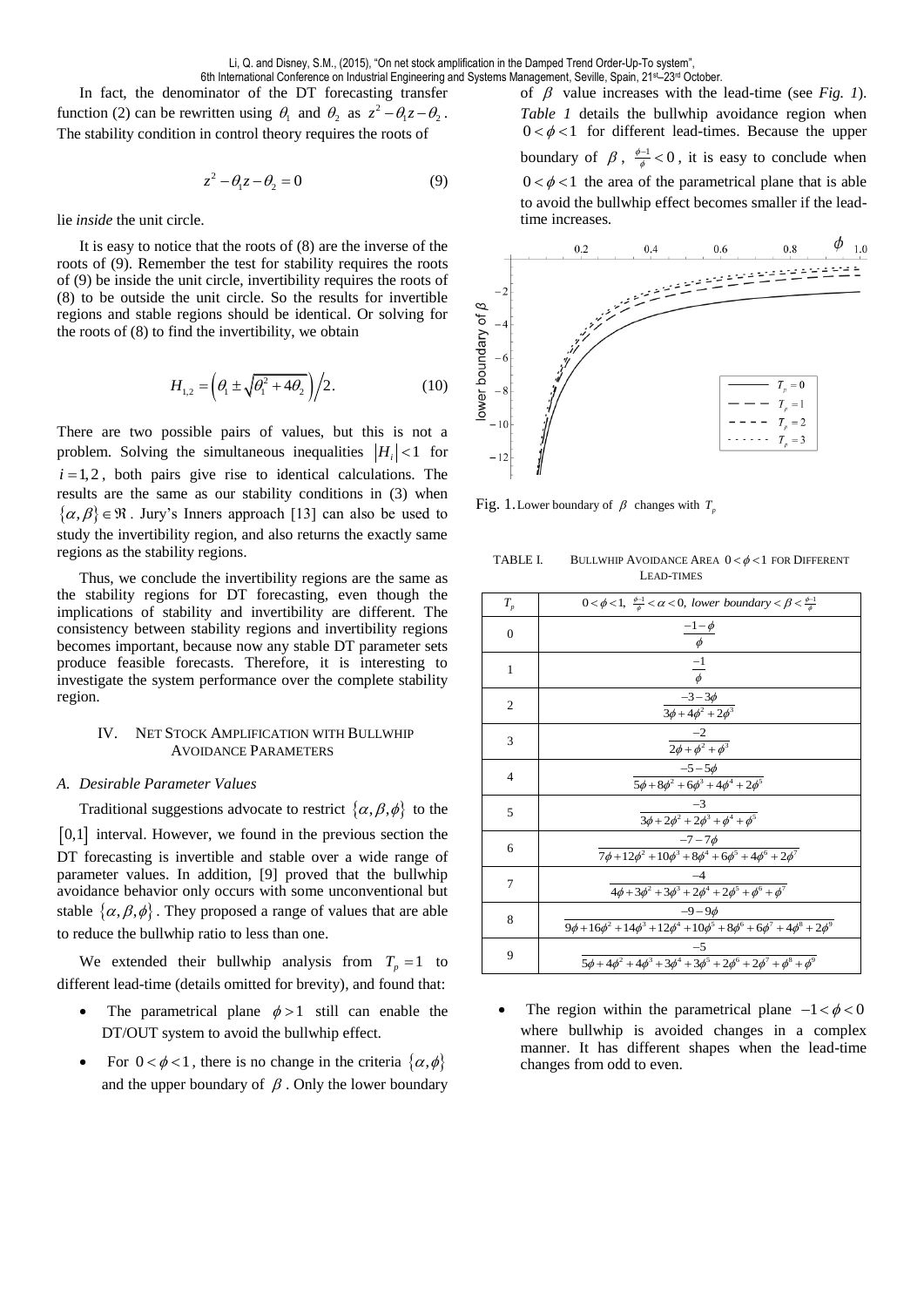Any bullwhip avoiding areas of the parametrical plane  $\phi \lt -1$  disappears and reappears in sophisticated manners when the lead-time switches between an odd number and an even number.

The bullwhip avoidance areas when  $\phi > 1$  or  $0 < \phi < 1$  are less influenced by the lead-time compared to other planes. As the parametrical plane  $0 < \phi < 1$  enables the amplification for only a very few frequencies [9], which outperforms  $\phi > 1$ , this paper mainly focuses on the performance when the value of DT parameters are selected from the bullwhip avoiding region  $0 < \phi < 1$ . When  $T_p = 1$ , this area is reduced to  $\{0 < \phi < 1, ((\phi - 1)/\phi) < \alpha < 0, (-1/\phi) < \beta < ((\phi - 1)/\phi) \}.$ 

## *B. Analyzing Net Stock Amplification*

2 2 *NS*

σ σ

*D*

*NSAmp* usually is measured by the ratio of variance of net stock over the variance of demand. For independently and identically distributed (i.i.d.) demand, by taking the sum of the squared impulse response from (6), we have

$$
\begin{pmatrix}\n(\phi-1)^{4}(1+(\alpha-1)\phi)(\alpha-2+(\alpha+\alpha\beta-\\
2)\phi)\alpha(1-T_{p}^{2}(\phi-1)^{2}(1+(\beta-1)\phi)(\phi(1-\alpha+\beta-2\alpha\beta\phi+(\alpha-1)\phi^{2})-1)+\phi(5\phi-\alpha\\
\alpha+\phi-2\alpha\beta\phi+(\alpha-1)\phi^{3}(5+(\phi-4)\phi)+\\
\alpha(1+\phi(\phi(2+(\phi-2)(\phi-1)\phi)+2\beta^{2}\phi^{2})\\
(\phi^{T_{p}}-1)(1-2\phi+\phi^{2+T_{p}})-3+\beta(\phi-1)^{2}\\
(1+\phi(2\phi^{T_{p}}(1+\phi)-\phi-4)))))-2T_{p}(\phi-\\
1)(1+(\beta-1)\phi)(1+\phi(\alpha(1+\phi((\phi-1)\phi-\\
1+\beta(1+\phi(\phi^{T_{p}}(\phi+1)-3)))))-\\
2-(\phi-2)\phi^{2})))\\
=1+T_{p}-\frac{(2-(\phi-2)\phi^{2})))}{(\phi-1)^{4}(1+(\alpha-1)\phi)((\alpha-2)(1+\phi)+\alpha\beta\phi)}.\n\end{pmatrix}.\n\tag{11}
$$

Equation (11) provides an interesting suggestion that it might be possible to achieve  $\sigma_{NS}^2 \leq (1+T_p)\sigma_D^2$ . This is a new finding considering that the OUT policy with other forecasting methods always require that  $\sigma_{NS}^2 > (1 + T_p) \sigma_D^2$  for i.i.d. demand [14]. They show that the first unit of inventory variance is because of the order of events. From (11) it is easy to spot this inherent behavior as well. However, unlike the situations when other forecasting methods are used in the OUT policy, the DT method sometimes produces a negative function after  $1+T_p$ , therefore enabling the OUT policy to create less inventory variance. That means when there is no lead-time, inventory levels is able to vary less than the variation in the demand signal. In other words, it is possible to achieve a near zero inventory policy.

For a general case of demand, we can study the frequency response of the net stock variance. Let the modulus of the transfer function be denoted by Amplitude Ratio (*AR*). Reference [9] characterized the frequency response plots for orders. Based upon that, they investigated the bullwhip creating or avoidance behavior of systems for arbitrary demand.

Assume 
$$
\left| \frac{_{NS(e^{j\omega})}}{_{\varepsilon(e^{j\omega})}} \right| = AR_{NS}
$$
, then the initial value  

$$
AR_{NS}\Big|_{\omega \to 0} = 0
$$
 (12)

as  $\lim_{\omega \to 0} AR_{NS} = 0$ . The initial value suggests that for lowfrequencies, the DT/OUT system is possible to avoid creating net stock variance amplification.

The final value is

$$
AR_{NS}|_{\omega=\pi} = \frac{\begin{vmatrix} (-2(1+(-1)^{T_p})(\phi-1)^2(\phi+1)+\alpha((-1)^{T_p}-1+\\2T_p(1+(\beta-1)\phi)(\phi^2-1)+\phi(((-1)^{T_p}-1)\\((\phi-1)\phi-1)+\beta((-1)^{T_p}-1+\phi(2-2(-1)^{T_p}+\\ \phi(3+(-1)^{T_p}-4\phi^{T_p}))))\end{vmatrix}}{2(\phi-1)^2(2-\alpha+(2-\alpha-\alpha\beta)\phi)}.
$$
(13)

When  $T_p = 1$ , (13) is simplified to

$$
AR_{NS}\Big|_{\omega=\pi} = \frac{2\alpha(1+\phi)(1+\beta\phi)}{\alpha+\alpha\phi+\alpha\beta\phi-2\phi-2}.
$$
 (14)

Equation (14) is smaller than one if the parameters' values are from the bullwhip avoidance area in [9]. This is suggesting that for the demand dominated by high-frequency harmonics, such as the AR(1) demand with i.i.d. noise when the demand correlation is negative, once the DT/OUT system can avoid creating the bullwhip, most likely it would also reduce the amplification in net stock variance.

*Fig. 2* illustrates an example of the frequency response plot of net stock. It acts as a low-pass filter, in which the lowfrequency harmonic magnitudes will be amplified, but *NSAmp* will be avoided when high-frequency harmonics dominate the demand. Note that with this setting, the DT/OUT system also acts as a low-pass filter in terms of orders [9].



Fig. 2. AR plot of *NSAmp* when  $\phi = 0.5$ ,  $\alpha = -0.9$ ,  $\beta = -1.01$ ,  $T_p = 1$ .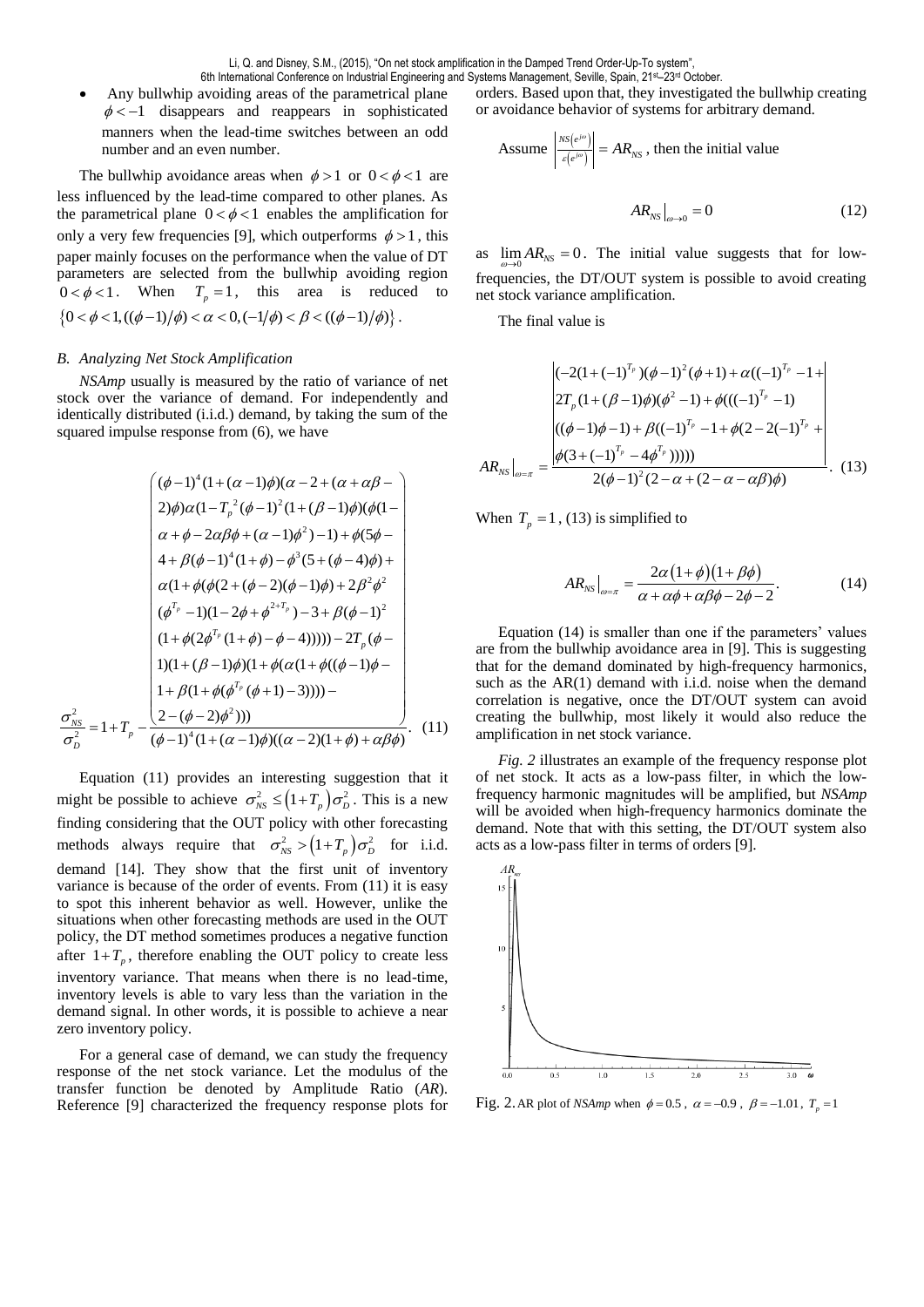6th International Conference on Industrial Engineering and Systems Management, Seville, Spain, 21st–23rd October.

More importantly, for general lead-time cases, the final value of  $AR_{NS}$  is always less than unity as long as the  $\{\alpha, \beta, \phi\}$  is selected from *Table 1*. These suggest the bullwhip

avoidance parameter settings given by  $\left\{0 < \phi < 1, \frac{\phi - 1}{\phi} < \alpha < 0\right\}$ 

probably have a desirable frequency response in terms of both orders and net stock levels for any lead-time.

| 1)<br>0.4<br>$\hat{A}$ اساساساساسا<br>0.2<br>htmunta                                                                                                             | 2)<br><u>Munruli</u>                                                                         | $0.6*$<br>$0.4 -$<br>ىساسلىسلىلىسل <b>ا</b> ئ                                         | 3)                                                                          | 0.4<br>$0.2 -$<br>alluullulul.                                                | $\frac{15}{3}$ MMMMM                                                                                                                                                                                                             | سلسلسلسلساني                                     |
|------------------------------------------------------------------------------------------------------------------------------------------------------------------|----------------------------------------------------------------------------------------------|---------------------------------------------------------------------------------------|-----------------------------------------------------------------------------|-------------------------------------------------------------------------------|----------------------------------------------------------------------------------------------------------------------------------------------------------------------------------------------------------------------------------|--------------------------------------------------|
| 5)<br>$0.6 -$<br>0.4<br> ակակ  Ապ<br><u>Winnw</u><br>$0.2 -$                                                                                                     | : MAMM                                                                                       | 1.5 <sub>7</sub><br>$0.5 -$<br>سىسلىسلىك                                              | 7)<br>15 <sub>7</sub><br>$10 -$<br>, Ma                                     | باللبياليال<br>$0.4 -$<br>$0.2 -$                                             | 8)<br>15 <sub>1</sub><br>$10 -$<br>้∥้<br>mMnMM                                                                                                                                                                                  | $0.5 -$<br>اللاسلىللاسىلىسلل                     |
| 91<br>$1.5 -$<br><u>"Myselent</u><br><sup>0,5</sup> hutullatalain lä                                                                                             | 10)<br>$20 -$<br><u>wwWw</u><br>$10 -$                                                       | باناتالاتان                                                                           | 11)<br>$\frac{20}{15}$<br>mMMW                                              | إشارا الباساسياليسا                                                           | 12)<br>$20 -$<br>$15\,$<br>10 <sup>1</sup><br><b>MMMmm</b>                                                                                                                                                                       | <u>Muhatata</u>                                  |
| 13)<br>Munhun<br>$20 -$<br>إساسيساللساه<br>17)                                                                                                                   | 14<br>$20 -$<br>MyM<br>10 <sup>1</sup><br>18'                                                | <br> سىللىملىلللللىللللىلىلىلىلى                                                      | $30 -$<br>$20 -$<br>funnn<br>19)                                            | بالسلسيستيم المسللة                                                           | 6<br>AMMAN<br>20)                                                                                                                                                                                                                | <u>اسالسا اسا</u>                                |
| ╷°<br>╶╹┛<br>╶╹┛╫╟╟╟╟╟╟╫╟╟╓<br><b>SHyWMmM</b>                                                                                                                    | 30.<br>inMwM                                                                                 | استسيلا استالا                                                                        | $30 -$<br>$20 -$<br>MwMw<br>23                                              | سىللىسىسساسىلل                                                                | 30<br>20 <sub>1</sub><br>(24)                                                                                                                                                                                                    | M<br>lh.                                         |
| 21)<br>Shinnynn<br>اسليل<br>بسباباليسا                                                                                                                           | 22<br><b>AMMWWW</b>                                                                          | $\frac{\frac{1}{2} \frac{1}{\sqrt{\frac{3\pi}{4}}}}{\frac{1}{\sqrt{\frac{3\pi}{4}}}}$ | 20 <sup>1</sup><br>what when                                                | ستسلسلالسله                                                                   | 40<br>20                                                                                                                                                                                                                         |                                                  |
| $30 -$<br>EMYMMM<br>1<br>السابانيا<br>مسابانيا<br>29                                                                                                             | 26<br><b>Elwwww.</b><br>30                                                                   | رىسللىسىسى<br>كەنجىسىسى                                                               | $\frac{40}{30}$<br><b>EMMMMM</b><br>31                                      | سللسلسلسلس                                                                    | 28)<br>40<br>MMMM<br>32)                                                                                                                                                                                                         | ستللبسنا                                         |
| Ammy<br><u> hdalata dhadh</u><br>10 20 30 40 50 60<br>$\circ$                                                                                                    | ∷ํ <b>๛๛๚๛</b><br>10 20 30 40 50 60                                                          | ا <sub>لىلىل</sub>                                                                    | 60-<br>$40 -$<br><b>EMMANWH</b><br>0 10 20 30 40 50                         | յ<br>- <b>Լուհինափետակ</b>                                                    | funnhn                                                                                                                                                                                                                           | اسا <mark>لیاسال</mark> لسیالس<br>منابع          |
| 33)<br>as Musical<br>ىسلاسلىللىر<br>ئاتىرىنىڭ ئەسىللىر                                                                                                           | 34<br>60<br>lmnn                                                                             | الالبىللى                                                                             | 35<br>$80 -$<br>60<br>40                                                    | Шш<br>Jц.                                                                     | 36)<br>100                                                                                                                                                                                                                       |                                                  |
| 37<br>$60 -$<br>ffunning<br>40 <sub>1</sub><br>واللاسلامية<br>* * * * * * * *                                                                                    | 38<br>100<br>mMMM                                                                            | aa <mark>aldaalaa</mark>                                                              | 39)<br>$100 -$<br> MMMMW                                                    | بسلبانانللا                                                                   | 40)<br>100<br>HumMy                                                                                                                                                                                                              |                                                  |
| 41)<br>150<br>$\begin{bmatrix} 8 \\ 6 \\ 4 \\ 2 \end{bmatrix}$<br>$100 -$<br>nyMun<br>بسلبانسا بالبسيانياست                                                      | 42<br>150<br>100 <sub>1</sub><br>50<br>My<br>10 20 30 40 50 60                               |                                                                                       | 43<br>150<br>$100 -$<br>iNmN<br>50                                          | 20 <sub>1</sub><br>$15 -$<br>$10 -$<br>ة السنيس السياسية<br>* السنيس السياسية | 44)<br>150 <sub>1</sub><br>$100 -$<br><b>SO-MMA</b>                                                                                                                                                                              | $15 -$<br>$10 -$<br>سسسسس السلالة<br>مصدر المسيح |
| 45)<br>300<br>$15 -$<br>$200 -$<br>AMAMA<br>سىللىسى                                                                                                              | 30C<br>Mmmmmn<br>20C<br>100                                                                  | $20 -$<br>$10 -$<br>بسيليبياليميا                                                     | 47)<br>300<br>200<br>100                                                    | 10 <sup>1</sup><br>سىسسىلىسىللىنىلل°                                          | 48)<br>400                                                                                                                                                                                                                       | ش تقدف تشتقشا فللما                              |
| 49<br>$30 -$<br>400 <sub>1</sub><br>20<br>200<br>بمالليمسا المساللتانا<br>0 10 20 30 40 50 60<br>$\frac{\pi}{4}$<br>$\frac{\pi}{2}$ $\frac{3\pi}{4}$<br>$\circ$  | 50<br>40<br>201<br>$10$ $20$ $30$ $40$<br>$\,0\,$                                            | 30<br>20<br>10<br>$2\pi/3$<br>℁<br>$\Omega$                                           | 51)<br>600<br>400<br>200<br>100 200 300<br>$\circ$                          | 40<br>$\frac{2\pi}{3}$<br>$\circ$<br>⅗<br>$\pi$                               | 2000<br>1000<br>$\,$ 0 $\,$<br>20 40 60 80                                                                                                                                                                                       | $2\pi/3$<br>$\frac{\pi}{3}$<br>$\bf{0}$          |
| 53)<br>6000<br>$300 -$<br>400<br>200<br>2000<br>100<br>عصستهما بتليله<br>10 20 30 40 50<br>$\mathbf 0$<br>$\mathbf 0$                                            | 54) 1500-<br>30000<br>20000<br>1000<br>10000<br>120<br>40<br>80                              | 500<br>مناطقا بانشا<br>$2\pi$                                                         | 55) 600 7<br>40000<br>30000<br>20000<br>10000<br>10 20 30 40 50<br>$\bf 0$  | 400<br>200                                                                    | $56$ ) $1500 -$<br>80000<br>60000<br>40000<br>2000<br>$0$ 10 20 30 40 50                                                                                                                                                         | 1000<br>500                                      |
| 57) 6000<br>80000<br>60000<br>4000<br>4000<br>2000<br>20001<br>$\frac{2\pi}{3}$<br>20 40 60 80 100<br>$\circ$<br>⅍<br>$\circ$                                    | 58)<br>150000<br>2000<br>1500<br>100000<br>1000<br>50000<br>500<br>$0$ 10 20 30 40 50        | $\frac{2\pi}{3}$<br>%<br>0                                                            | $59)_{4000}$<br>300000<br>200000<br>100000<br>10 20 30 40 50<br>$\mathbf 0$ | 3000<br>$\circ$<br>₩<br>⅍                                                     | $60)_{10000}$<br>600000<br>40000<br>10 20 30 40 50<br>$^{\circ}$                                                                                                                                                                 | $\circ$<br>⅍                                     |
| $61)$ 30000-<br>400000<br>300000<br>20000<br>200000<br>10000<br>100000<br>$2\pi/3$<br>$0\quad 20\quad 40\quad 60\quad 80\quad 100$<br>$\,0\,$<br>$\frac{\pi}{3}$ | 62)30000-<br>2000000<br>1500000<br>20000<br>1000000<br>10000<br>500000<br>$0$ 10 20 30 40 50 | $2\pi/3$<br>$\mathbf 0$<br>%                                                          |                                                                             |                                                                               | In each block, the left hand side plot is the original demand series, and<br>x-axis is based on time. The plot on right hand side is the amplitude plot<br>via the FFT, the x-axis is frequency expressed in radians per period. |                                                  |

Fig. 3.Illustration of 62 real-world data sets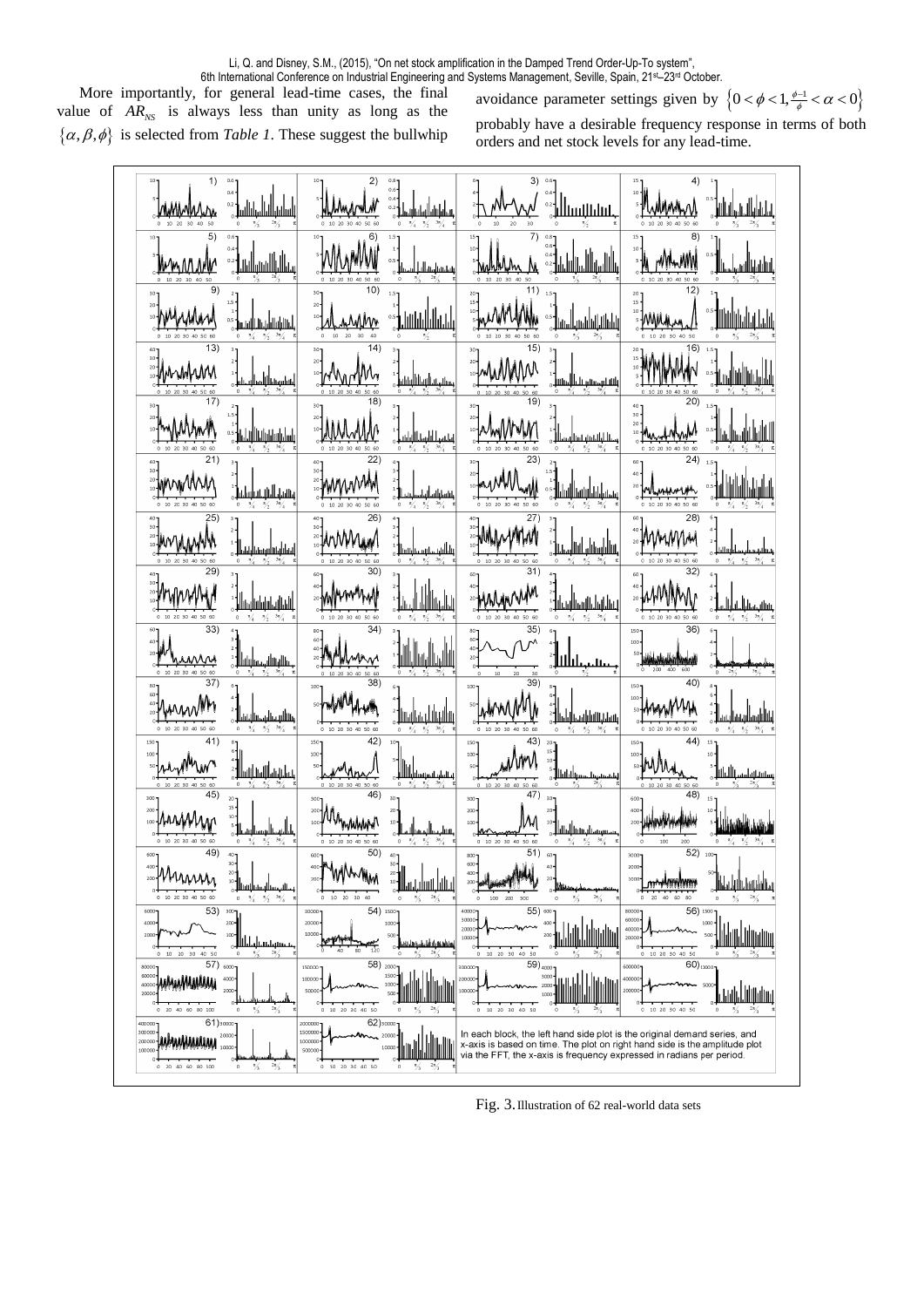Li, Q. and Disney, S.M., (2015), "On net stock amplification in the Damped Trend Order-Up-To system", 6th International Conference on Industrial Engineering and Systems Management, Seville, Spain, 21st–23rd October.

## V. NUMERICAL SIMULATIONS

In this section, 62 sets of real-world demand data are applied to verify our analytical results. These demand series came from previous research and projects conducted by the members of Logistics Systems Dynamics Group, Cardiff Business School. There are low-volume products as well as high volume products. The source of the data ranges from retailers, manufacturers, to logistics companies and distributors. Intermittent demand series are excluded.

These 62 real-world demand series are first decomposed into frequency harmonics by the Fast Fourier Transform (FFT). *Fig. 3* illustrates each data set in both the time and frequency domain via a plot of amplitudes obtained from FFT. It is easy to notice that the majority of them are dominated by lowfrequency harmonics, except for series 55, 56, 58, 59 and 62.

We assume the lead-time  $T_p = 1$ , which matched the reallife scenario. In order to reduce the computing time, we narrowed down the search range to the desirable region Harrowed down the search range to the desirable region<br> $\left\{0 < \phi < 1, \frac{\phi-1}{\phi} < \alpha < 0, \frac{\phi-1}{\phi} < \beta < \frac{-1}{\phi}\right\}$ . This is also because within this area the DT/OUT system is most likely to have both good bullwhip and *NSAmp* as we explored in §4.

Numerical optimization based on minimizing  $\sigma$ <sub>o</sub> is first explored. This objective is to minimize the standard deviation of the orders, in other words, it is able to reduce the bullwhip effect. It is easy to observe from *Fig. 4* that the OUT policy with DT forecasting mechanism successfully avoids the bullwhip effect in all the 62 time series. This is in accordance with [9] that the DT/OUT system is able to avoid the bullwhip effect with unconventional parameter values. However, the bullwhip avoidance sometimes came at the cost of a large amplification in net stock variance.

Despite the fact that some bullwhip ratios are close to zero, the bullwhip performance cannot achieve the same level as the model advocated by [15] that a proportional OUT policy can reduce order variance (and hence the bullwhip ratio) down to zero.

The second objective is to minimize the standard deviation of net stock. It is closely related to the safety stock a company must hold in inventory to minimize holding and backlog costs. Therefore, a minimized  $\sigma_{NS}$  is able to reduce inventory costs and will also improve service level for a given safety stock.

When the objective function is to minimize  $\sigma_{NS}$  (*Fig. 5*), the majority of *NSAmp* ratios were around two, and the *NSAmp* ratios were reduced to less than two in 17 of 62 real-world data sets. This verifies our previous finding that it is possible to achieve *NSAmp*  $\leq 1 + T_p$  (here in the simulations the lead-time  $T_p = 1$ .

The parameter settings within that area can still eliminate the bullwhip effect in 35 of the 62 real-world data sets. For those scenarios which cannot avoid bullwhip, the majority of the bullwhip ratios were still maintained near one. This might suggest that the DT / OUT system can keep good control of inventory costs and service levels without inducing significant

capacity costs. Managers only need to consider minimizing the standard deviation of inventory when inventory costs are more significant than capacity costs in their supply chains, as this will simultaneously generate the best inventory performance and relatively good bullwhip behavior.



Fig. 4. The bullwhip and *NSAmp* when the objective is to minimize  $\sigma_o$ 



Fig. 5. The bullwhip and *NSAmp* when the objective is to minimize  $\sigma_{NS}$ 



Fig. 6. The bullwhip and *NSAmp* of 62 real-world data sets when  $\sigma_{0} + \sigma_{NS}$ is minimized, together with the optimized DT parameters

The last objective is to minimize  $\sigma_{0} + \sigma_{NS}$  which considers the situation that a company might focus on both the capacity costs and inventory costs. Then we arbitrarily assume the